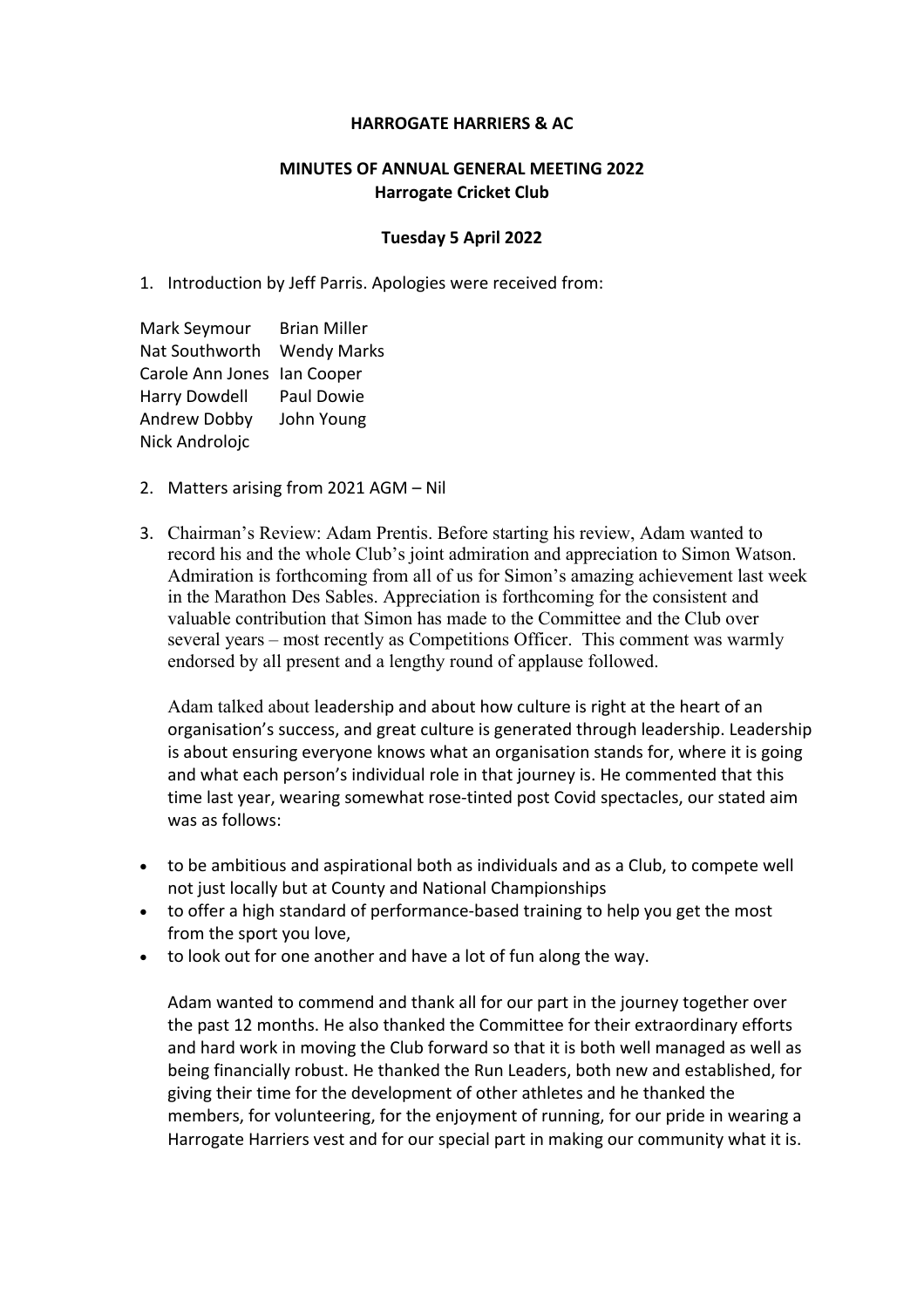Adam specifically wanted to pick up on the performance of the Club at the Northern Road Relays, at the National Fell Championships, and at the various Cross Countries and congratulate every athlete who competed for Harrogate Harriers both on and off road. Mark Bryant, Issy Rowe, Lexi and Eve Whitaker had all been prominent and it was good to see Andy Grant back. Adam, like the rest of us was particularly in awe of the ladies performance at the Ilkley Fell Race recently which was truly fabulous.

Adam gave a personal critique of his own performance as Chairman saying that in his view it has been mixed these past 12 months. He thought it could have been better in areas like Socials, like our external Media presence, like our planning for Club races with which we only had short visibility, like our ability to access Athletics Tracks, and as a by-product our work with Harriers Juniors. But it has been a strange year and we can't do everything.

He did report that he was proud of the fact that we put on a fabulous 10k at the start of our return to racing and in the process, we supported Rob Atheys chosen charity.

He reported that kit wise we are finally getting there although these things always take more time than we'd like.

He went on to say that sadly the track project with HRUFC was officially abandoned last week and so our search for a site continues. He thanked Alex Green and Ben Holmes for their amazing work in supporting the project.

Adam was most proud of efforts binding our community and delivering high quality training sessions which manifest themselves in extraordinary individual running performances out in competition. These aren't perfect and we are working on enhancement, but we all know they're accessible to all athletes and are delivering some amazing results.

Looking forward he intended to continue to focus on Performance based training, as a Club we will enhance our IT services in 2022, we will be making some adjustments to our Risk & Welfare strategies in line with revised standards within England Athletics, and what is inevitable is an enhanced debate about Equality in Sport particularly around Transgender athletes.

Adam did stress that we need more new faces on board to help us. Please don't be shy.

In finishing Adam said a few words about our friend & runner Paul Layfield who took his own life recently. We are a Running Club, a wonderful Community and not Mental Health specialists but like many Adam was devastated that something like this has happened. Paul was a supporter of CALM and Adam indicated that he would do what he can this year to help support CALM, and if anyone feels they need access to specialist help in the area of Mental Health please just talk to someone, just ask, just speak out.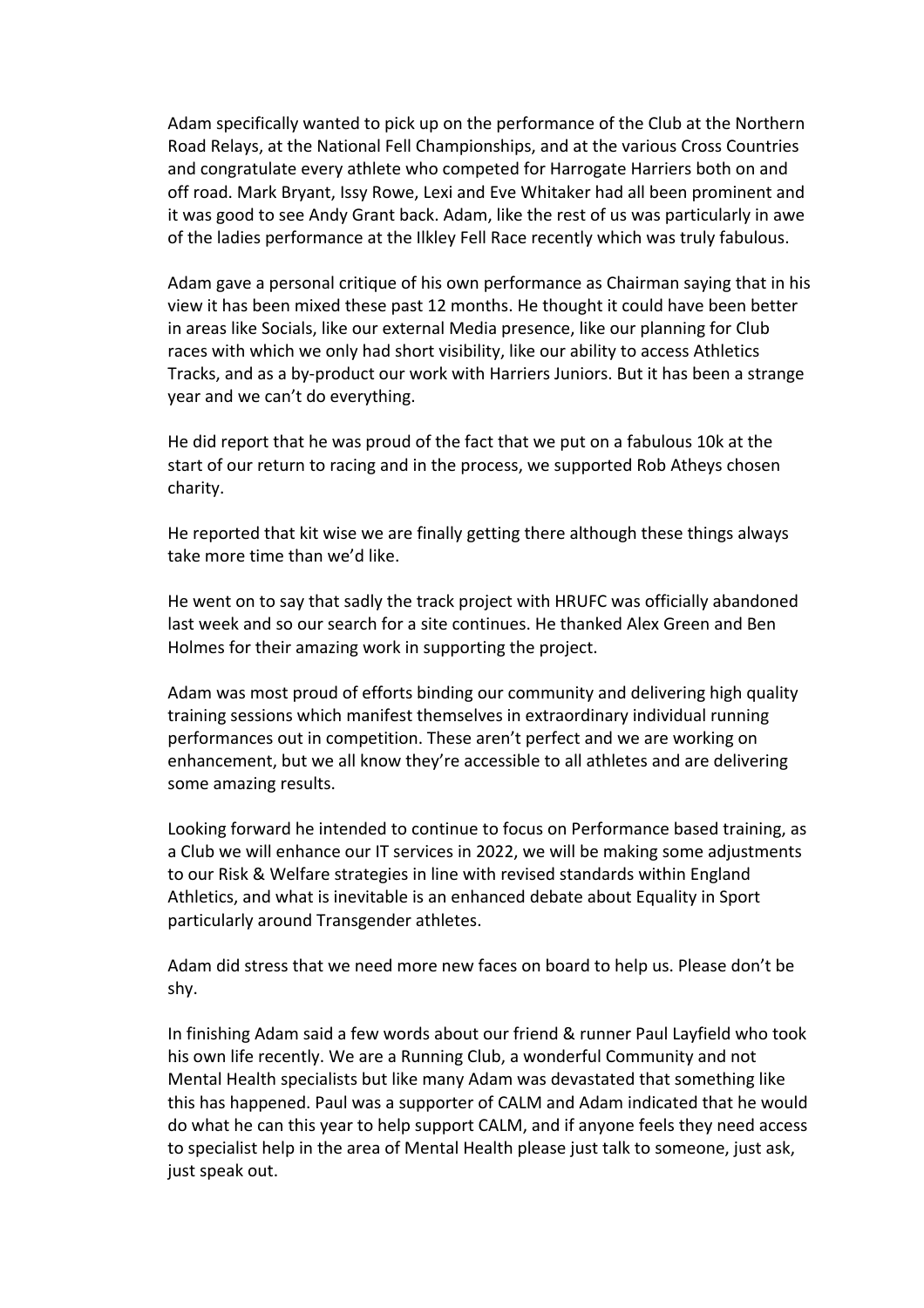That concludes Adam's Chairman's report

4. Treasurer's Report: Nat Southworth. Unfortunately, Nat was unable to attend due to Covid, but he had prepared and circulated a full report in advance of the AGM. In summary, Jeff reported that the club's finances are in a healthy position and the committee intend to maintain that situation. There were no questions at the meeting, but Jeff stressed that Nat was happy to take any enquiries after the meeting by email.

It was proposed (by Sue Moul) and seconded (by Andy Laverick) that the accounts be accepted as a fair and accurate representation of the Clubs finances. **CARRIED UNANIMOUSLY**

5. Membership Secretary Report and Fees: Sue Moul. Sue summarised the membership numbers for the Club and the gender mix. She also listed the number of V65 and Honorary members and the International members. She went on to explain that the committee proposed to offer a reduced, but time limited to 2 weeks, early bird option for first claim members of annual membership for £35, this being a reduction of £8. Thereafter the fees will revert to £43 with the club absorbing the £1 increase in the England Athletics affiliation fee.

This proposal was warmly received and formally proposed (by Alan Couldwell) and seconded (by John Dalby) it was **CARRIED UNANIMOUSLY**

6. Election of Officers: Jeff explained that the current committee were keen to attract additional support through new members and that although several of the committee were prepared to stand for another year there were vacancies that needed filling if the club is to continue to thrive. Jeff also explained that Harry Dowdell had kindly offered to get involved and after discussion it was proposed that the roles of Training Coordinator and Competitions Coordinator be merged and executed jointly by Issy Rowe and Harry Dowdell. The following were proposed, seconded, and elected:

> **Chairman:** Adam Prentis was re-elected **Proposed:** Simon Watson **Seconded:** Ben Holmes **Poll – CARRIED UNANIMOUSLY**

**Treasurer:** Nat Southworth was re-elected **Proposed:** Adam Prentis **Seconded:** John Dalby **Poll – CARRIED UNANIMOUSLY**

**Club Secretary:** Jeff Parris was re-elected **Proposed:** Ben Holmes **Seconded:** Neil Rutter